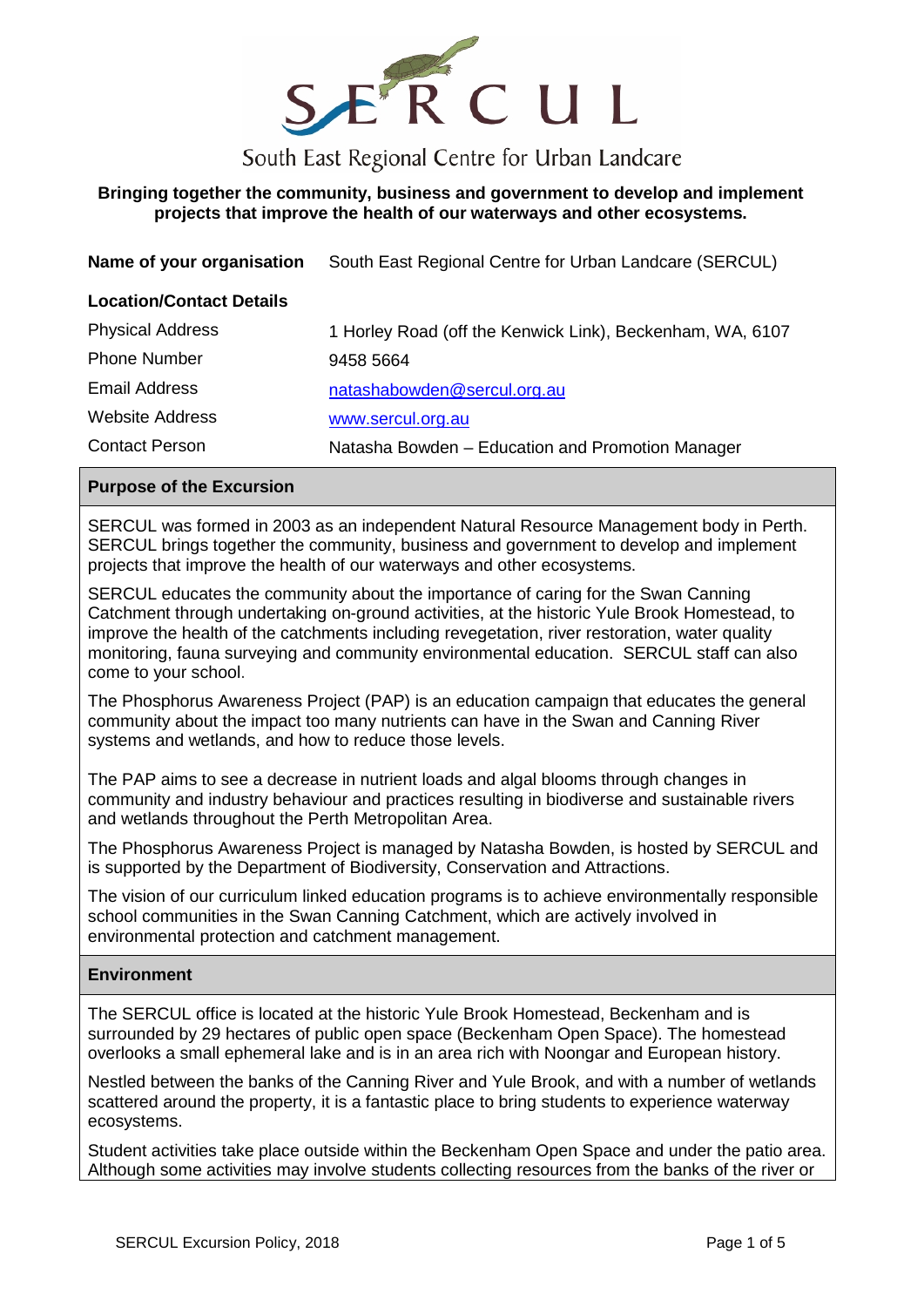wetlands, there is no intention for students to enter the water. If you wish to discuss this aspect of the excursion to SERCUL further, please contact the Education and Promotion Manager.

There is a meeting room, patio, shed and toilet facilities situated on the premises. Outdoor facilities include the patio, grassed and paved areas suitable for recess and lunch breaks. The Yule Brook Homestead has wide verandahs providing undercover areas. Wheelchair access is available throughout the centre and most areas of the Beckenham Open Space. However some activities may require extra adult assistance and we recommend you discuss this with the Education and Promotion Manager prior to booking.

All teachers are invited to tour the centre/facilities prior to their excursion.

\*Please note there is no food available to purchase on the premises.

#### **Transport**

Transport arrangements are the responsibility of the school.

For public transport options contact Transperth [www.transperth.wa.gov.au](http://www.transperth.wa.gov.au/)

A large carpark is located on the property. For further parking information contact the venue directly.

A map of our location is available on our website: [http://www.sercul.org.au/about-us/where-we](http://www.sercul.org.au/about-us/where-we-are/)[are/](http://www.sercul.org.au/about-us/where-we-are/)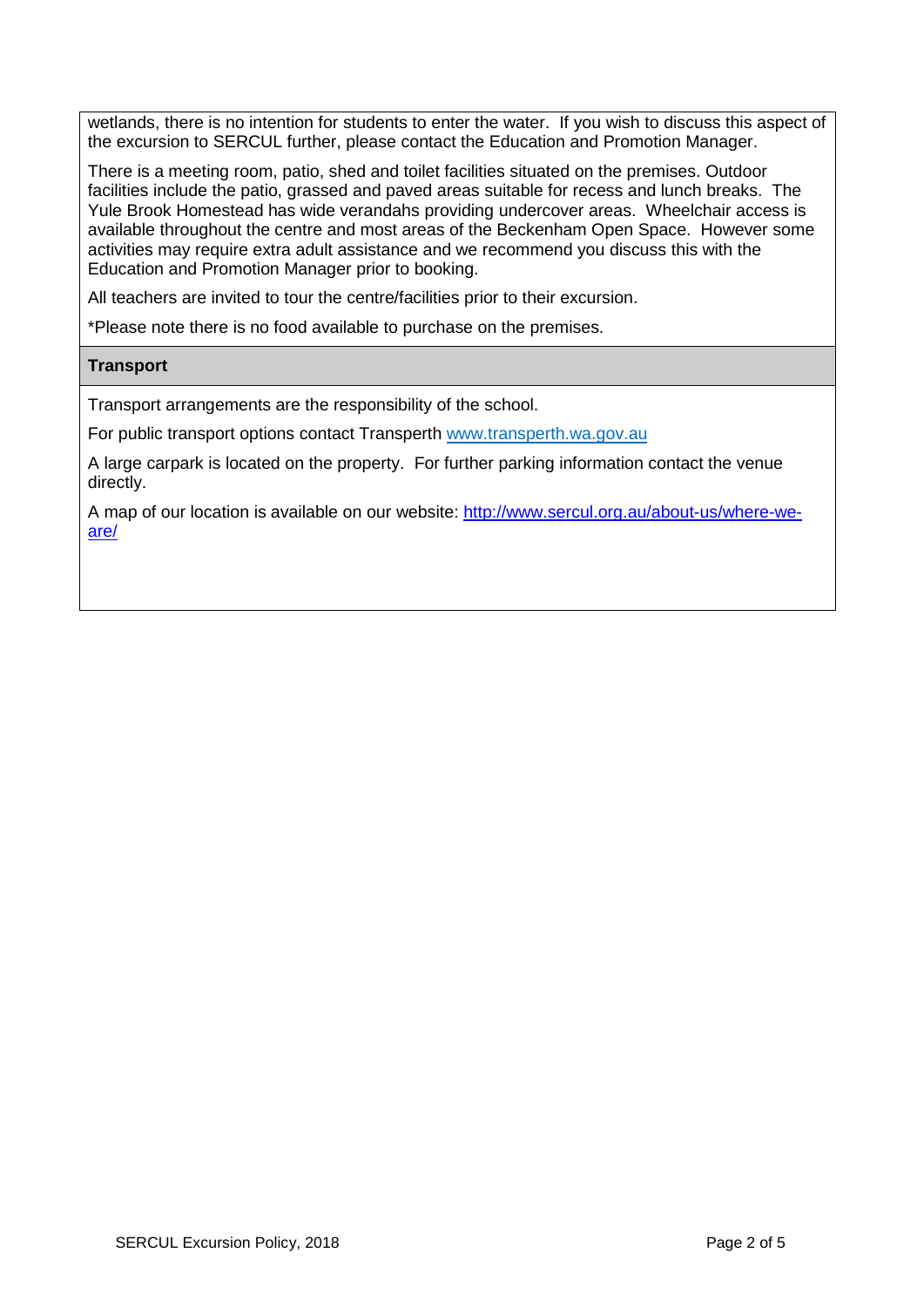# **Students' Capacity**

Student programs run at SERCUL are suitable for age groups K - 12 and can be adapted accordingly.

SERCUL offers a number of programs which allow students to learn about the natural environment in a fun, educational setting. Programs run for a minimum of 45 minutes and can be adapted to suit your unit requirements.

All excursions are linked to the National Curriculum Framework. Planting/weeding sessions are FREE. Visits to SERCUL which include education programs are \$4.40 inc. GST/student/half day, \$6.60 inc. GST/student/full day.

Programs offered include:

# **Planting**

SERCUL undertakes rehabilitation of surrounding wetlands, rivers and bushlands by planting local native species in order to:

- encourage natural restoration of the waterways by returning it to close to its natural state, through using local plant species;
- address the high levels of phosphorus and nitrogen in our waterways (deciduous species add extra nutrients into the waterways as they lose their leaves); and
- encourage local biodiversity through returning bushland and waterway settings to their natural state.

## **Weeding**

Many Australian native plant species have seeds which can last in the soil for decades before germination. Weeding is an effective strategy to allow these seeds to have access to the required nutrients, water and light.

SERCUL actively removes weeds from the surrounding area to encourage the natural revegetation of local indigenous species, and to control the competition of access to nutrients, water and light for plants.

## **Walks and Talks**

SERCUL invites school groups to:

- visit the historic Yule Brook Homestead;
- learn about the history of the area, from 1885 to the present day;
- learn about the different waterways that are on the property;
- learn about the different species of flora and fauna which inhabit the area; and
- find out about what SERCUL and our volunteer groups are doing to rehabilitate the area to its natural state.

## **Macroinvertebrate Sampling**

Using water samples from the Canning River or wetlands in the Beckenham Open Space, students investigate the macroinvertebrates that live in the system. Students determine how healthy the waterway is from the species they discover. The samples are collected by the SERCUL staff, and students do not have access to the river or wetlands.

## **Catchment Models**

Students learn how a catchment works through participation in an interactive catchment model activity. Using water, the students see how different activities impact on the catchment system, regardless of their distance from the river. Discussions about the impact of excessive use of nutrients, such as phosphorus and nitrogen, in our daily lives develop the students'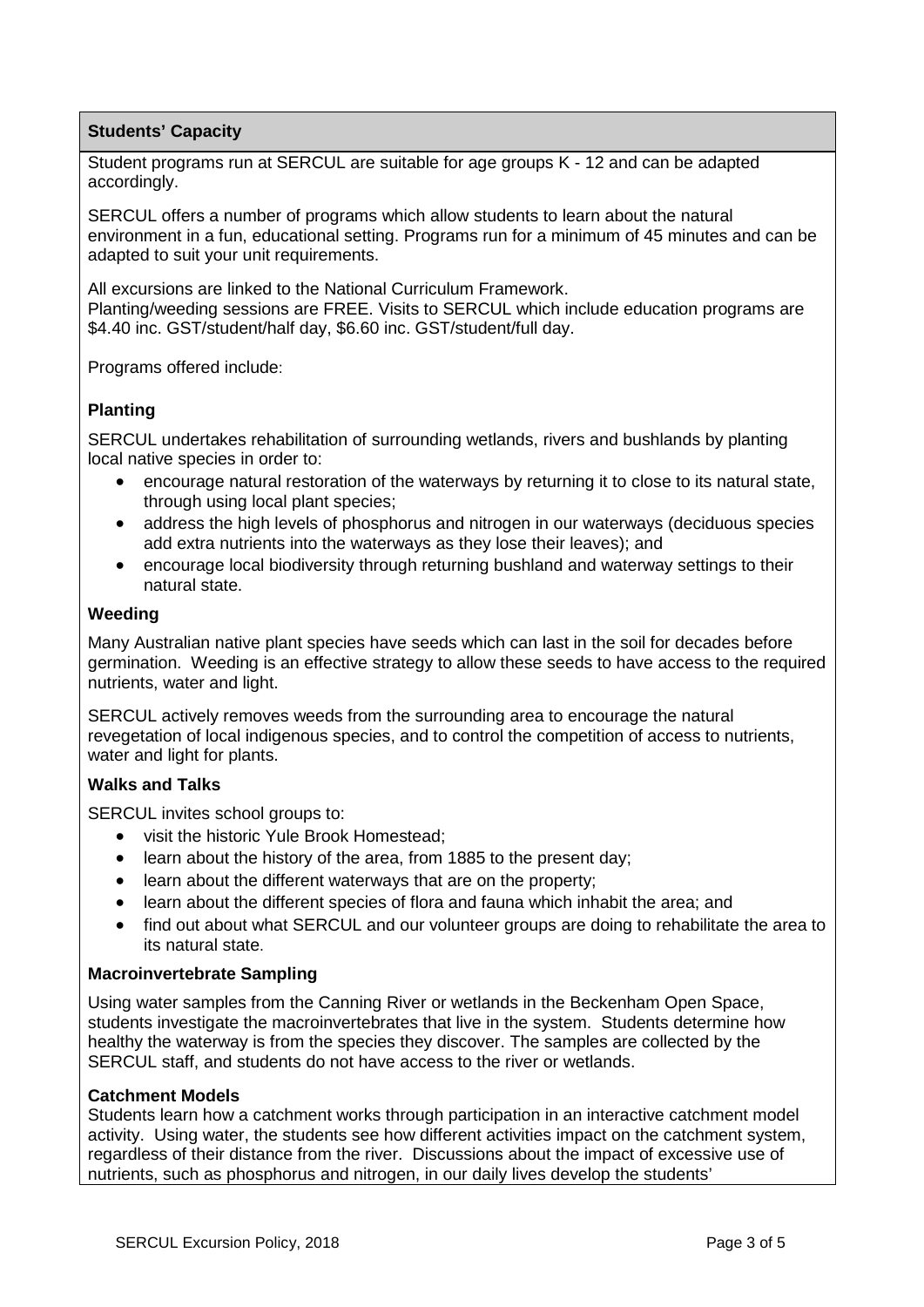understandings of how individuals can care for our waterways.

There are a number of other education programs available including:

- \* Algae Busters Catchment Story
- \* Turtle-ology!
- \* Minibeasts
- \* Life Cycles: Frogs, Mistletoe, Dragonflies or Mosquitoes
- \* River Food Web
- \* Go Fish!
- \* Building a Frog Habitat
- \* Bush Tucker!
- \* River Friendly Cleaning
- \* Being Mozzie Wise

For a more detailed description of individual program content please contact SERCUL or go to <http://www.sercul.org.au/for-educators/incursions-and-excursions/>

## **Supervisor/Supervisory Team**

It is the responsibility of the school to develop a supervisory team that meets their specific requirements in line with the recommendations below.

It is the role of SERCUL staff to facilitate activities and provide a fun learning experience for all students involved. The overall duty of care, including informing SERCUL staff of any special student requirements/medical conditions, is the responsibility of the school staff/teachers and assistance in supervising student activities is expected at all times.

The school supervisory team is asked to prepare students for an excursion to this venue using the briefing information provided within this document and must accompany the students throughout the visit to actively monitor behaviour and intervene as necessary.

## **External Provider Information**

All SERCUL staff have current *Working With Children Checks* and First Aid certificates. SERCUL staff have a range of tertiary qualifications including education and environmental science; and are experienced Environmental Educators.

## **PUBLIC LIABILITY:**

Insurer: Austcover Underwritten by Chubb Insurance Australia Ltd Amount: \$20 000 000

A copy of the certificate of currency is available by emailing the SERCUL Education Team (as above).

## **Supervision Strategies**

We recommend that for students in **Kindergarten and Pre-Primary**, that their excursion be part of a 'Buddy' program with students from the senior classes, or that you have a supervision ratio of 1 adult to 5 students (1 adult to 3 students for the macro sampling).

#### **Planting; Weeding; Walk and Talks, Macro Sampling, Catchment Model, Education Programs**

- Students of all ages are able to participate in these activities, however, all students will require a supervision ratio of 1 teacher/parent to 10 students.
- Teachers are ultimately responsible for the students; SERCUL staff will make every attempt to ensure safety of students while on-site.